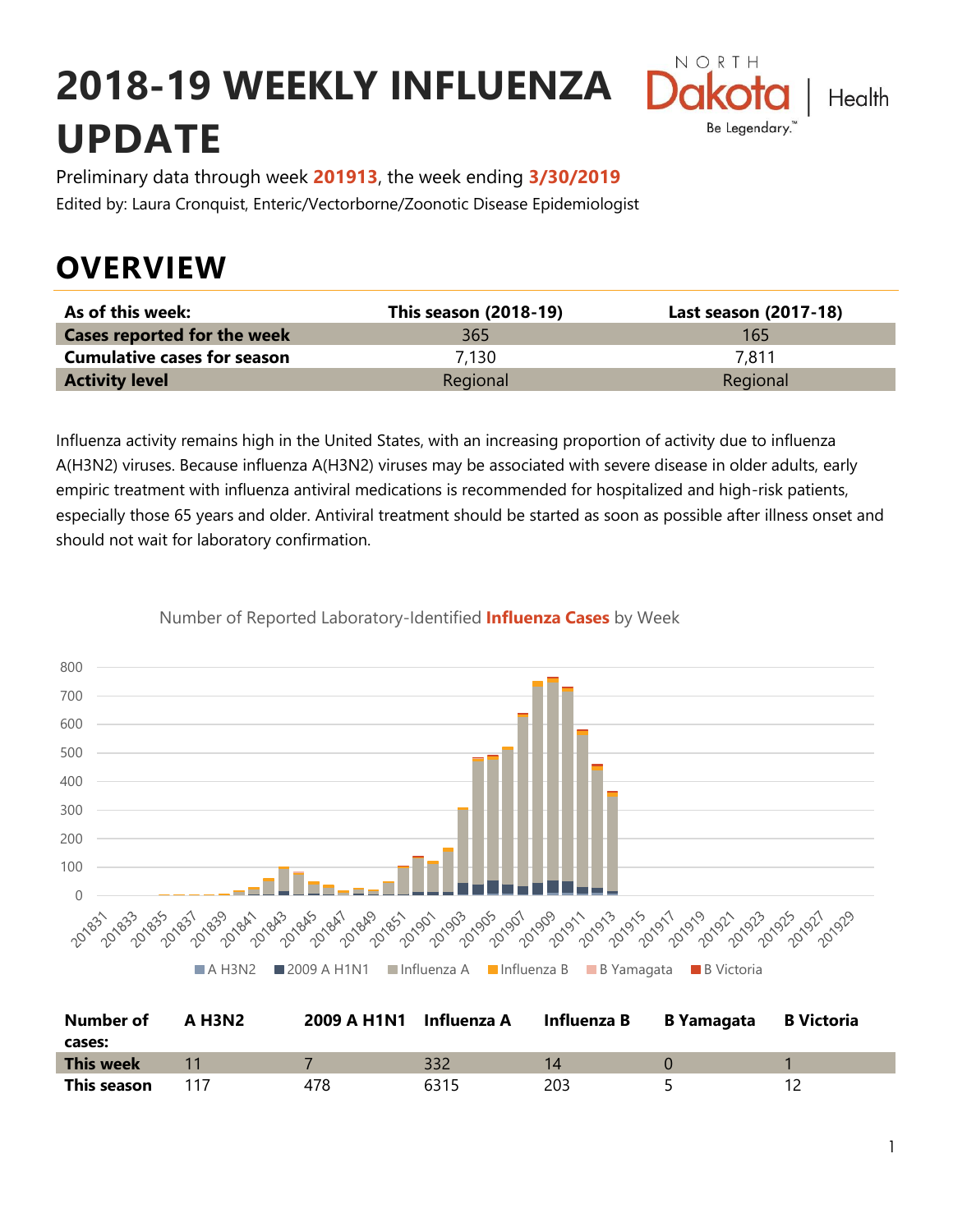Laboratory-confirmed influenza is a reportable disease in North Dakota. Influenza "cases" include people that have tested positive for influenza in a healthcare setting. It does not include people with influenza who did not seek healthcare, or who were diagnosed without a lab test, which is common. The true number of people with influenza in North Dakota is underrepresented, but case data allows us to see where and in what populations influenza is circulating. It also provides context regarding how the current season compares with previous seasons. Find more information about cases on [www.ndflu.com.](file://///nd.gov/doh/DOH-DATA/MSS/DC/PROGRAM/IMMUNE/Immunize/Influenza/Inf18-19/Surveillance/Weekly%20Summaries/www.ndflu.com)

## **CASE DEMOGRAPHICS**



#### Cases by **County**

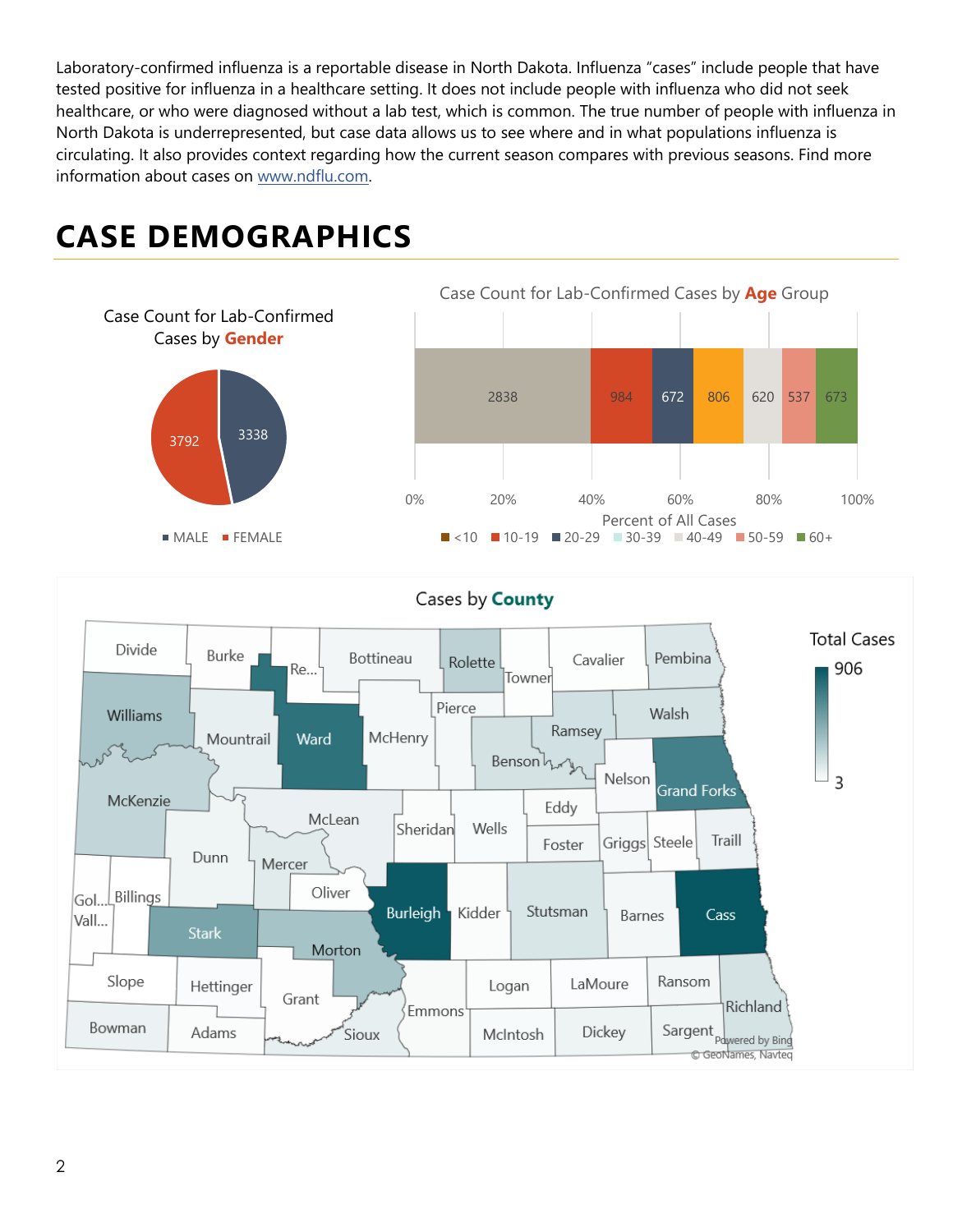## **OUTBREAKS**

During the influenza season, influenza outbreaks are common anywhere people gather, including schools, child care centers, and health care facilities. Outbreaks of influenza or influenza-like illness may be reported to the NDDoH. The following outbreaks have been reported this season:

| <b>Setting</b>                | <b>Number of outbreaks</b> | <b>Identified pathogens</b>                  |
|-------------------------------|----------------------------|----------------------------------------------|
| Long Term Care, Basic Care,   | 17                         | 11 influenza A; 1 influenza A/B; 1           |
| <b>Assisted Living</b>        |                            | rhinovirus/Haemophilus influenzae; 4 unknown |
| <b>Schools</b>                |                            | 1 influenza A/B; 2 influenza A               |
| <b>Child Care Centers and</b> |                            | 1 influenza A; 1 unknown, 1 influenza A/RSV  |
| <b>Preschools</b>             |                            |                                              |

### **SURVEILLANCE PROGRAMS**

In addition to case reporting, the NDDoH uses a variety of information sources to fully describe what is happening during the influenza season.

#### **Hospitalizations**

This season, the NDDoH has introduced a new influenza hospitalization surveillance program. Select North Dakota hospitals report the number of influenza-related hospitalizations weekly to the NDDoH. Because this surveillance methodology is new, hospitalization numbers this year may not be comparable to those seen in previous years.



#### **Total number of hospitalizations: This week** 25 **This season**

#### **Deaths**

Data on pneumonia and influenza deaths is obtained from Vital Records and based on the cause of death listed on the death certificate.



**Total number of deaths for the season: Pneumonia** 306 **Influenza** 16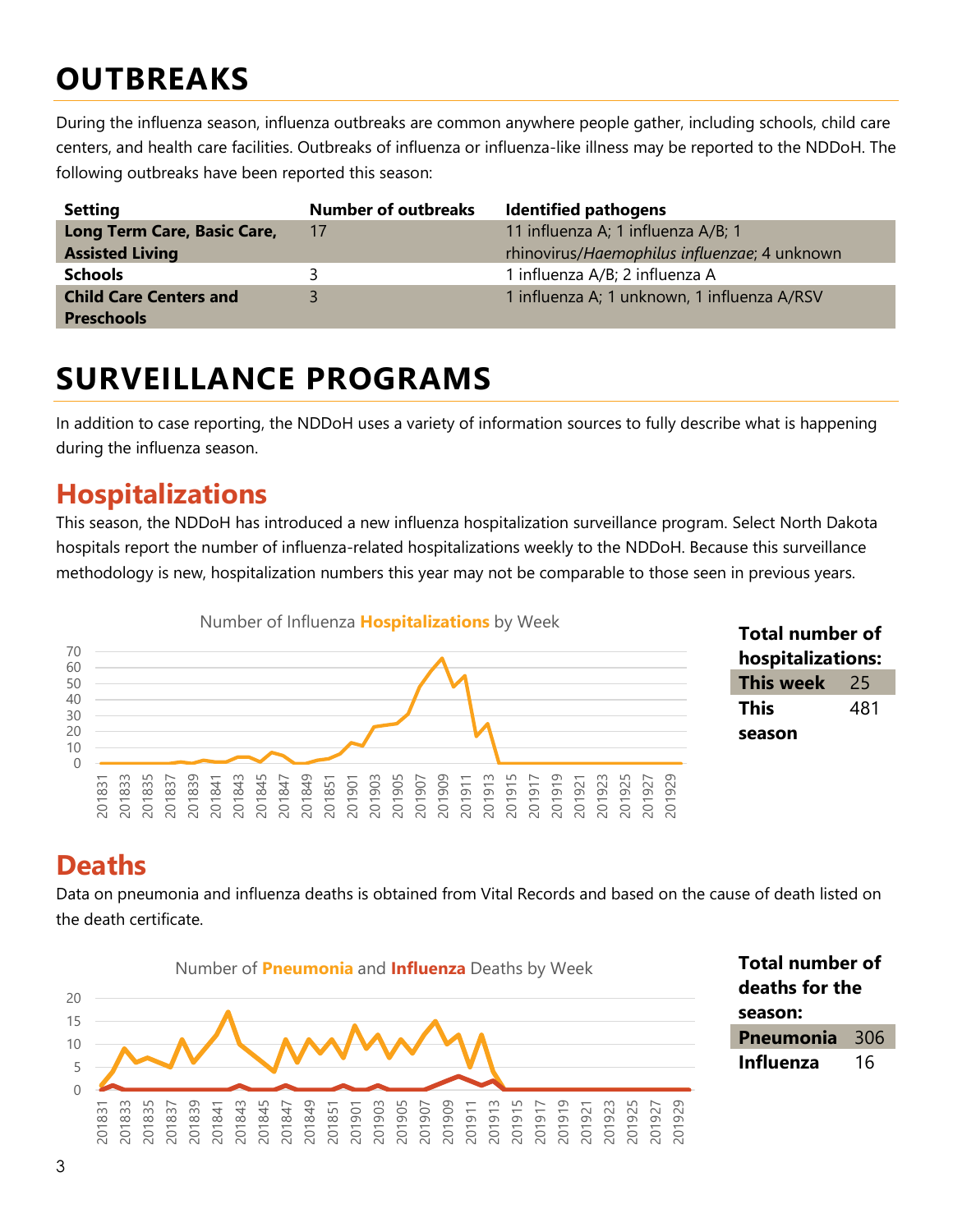### **Outpatient Influenza-like Illness**

The NDDoH participates in the national U.S. Outpatient Influenza-like Illness Surveillance Network (ILINet). Data from participating outpatient providers in North Dakota are pooled to create a state-wide estimate for the weekly percent of healthcare visits due to influenza-like illness (ILI). Patients presenting with a fever of 100ºF or greater and a cough and/or sore throat are considered to have ILI. For more information on state and national ILINet data, see FluView [Interactive.](https://gis.cdc.gov/grasp/fluview/fluportaldashboard.html)



#### **Sentinel Laboratory Data**

The NDDoH receives influenza and RSV testing data from participating sentinel laboratories across the state. The total number of positive tests and the total number of tests conducted are reported and used to create a state-wide percent positivity statistic. For influenza, percent positivity of 10% or greater indicates "season level" influenza activity.

**2.04% 21 29 19 1 6 3730**

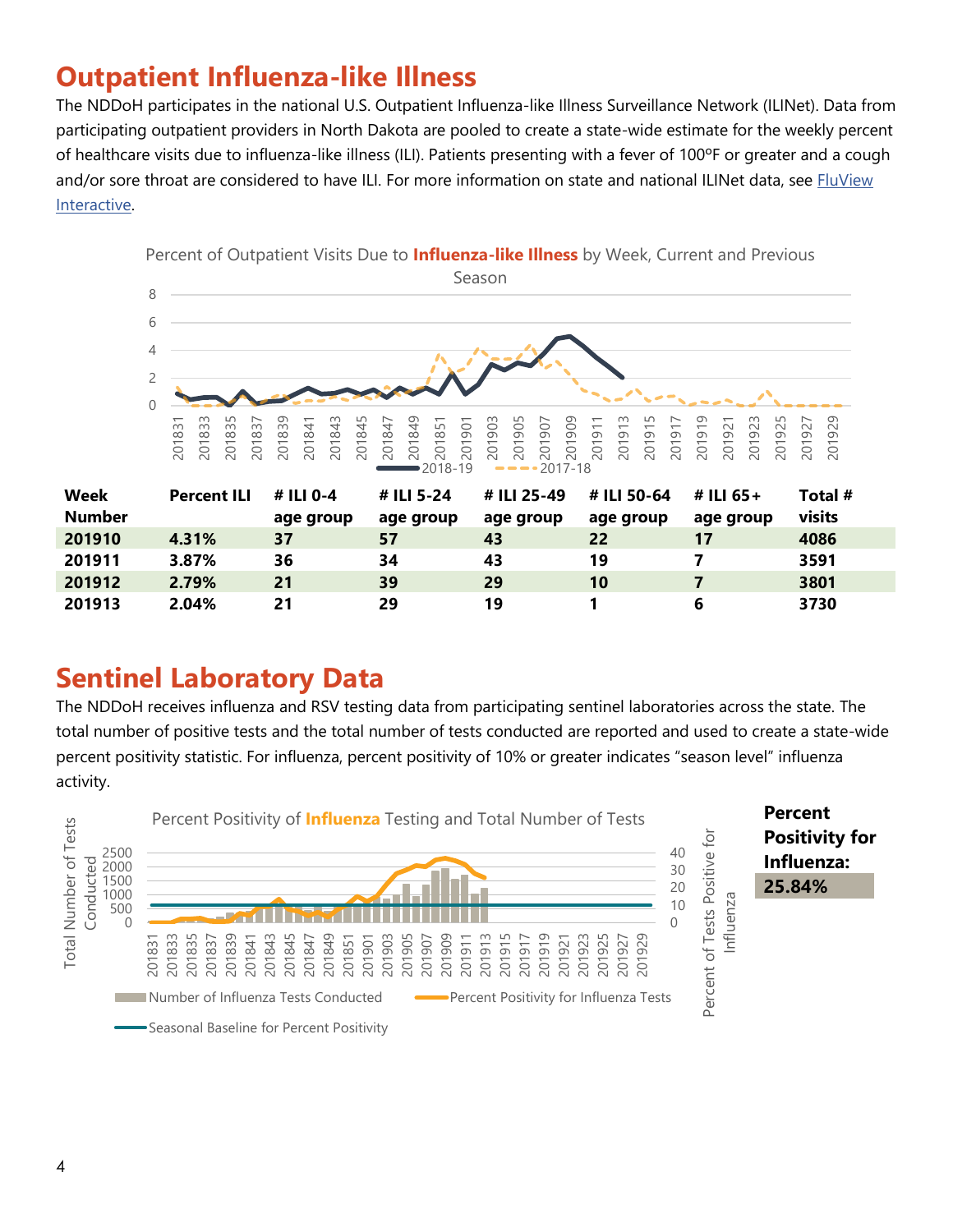

#### **School Absenteeism**

During the influenza season, increases in school absenteeism data can be used as an early indicator for influenza circulation. The NDDoH received absenteeism data from a majority of schools in the state. Data here include absences for all reasons.



## **MULTISEASON COMPARISON**



| <b>Season</b> | <b>Total Cases</b> | Peak Week (week ending) Predominant Strain |                           |
|---------------|--------------------|--------------------------------------------|---------------------------|
| $2014 - 15$   | 6.443              | 12/27/2014                                 | A H3N2 (vaccine mismatch) |
| 2015-16       | 1,942              | 3/12/2016                                  | 2009 A H1N1               |
| 2016-17       | 7.507              | 2/18/2017                                  | A H3N2                    |